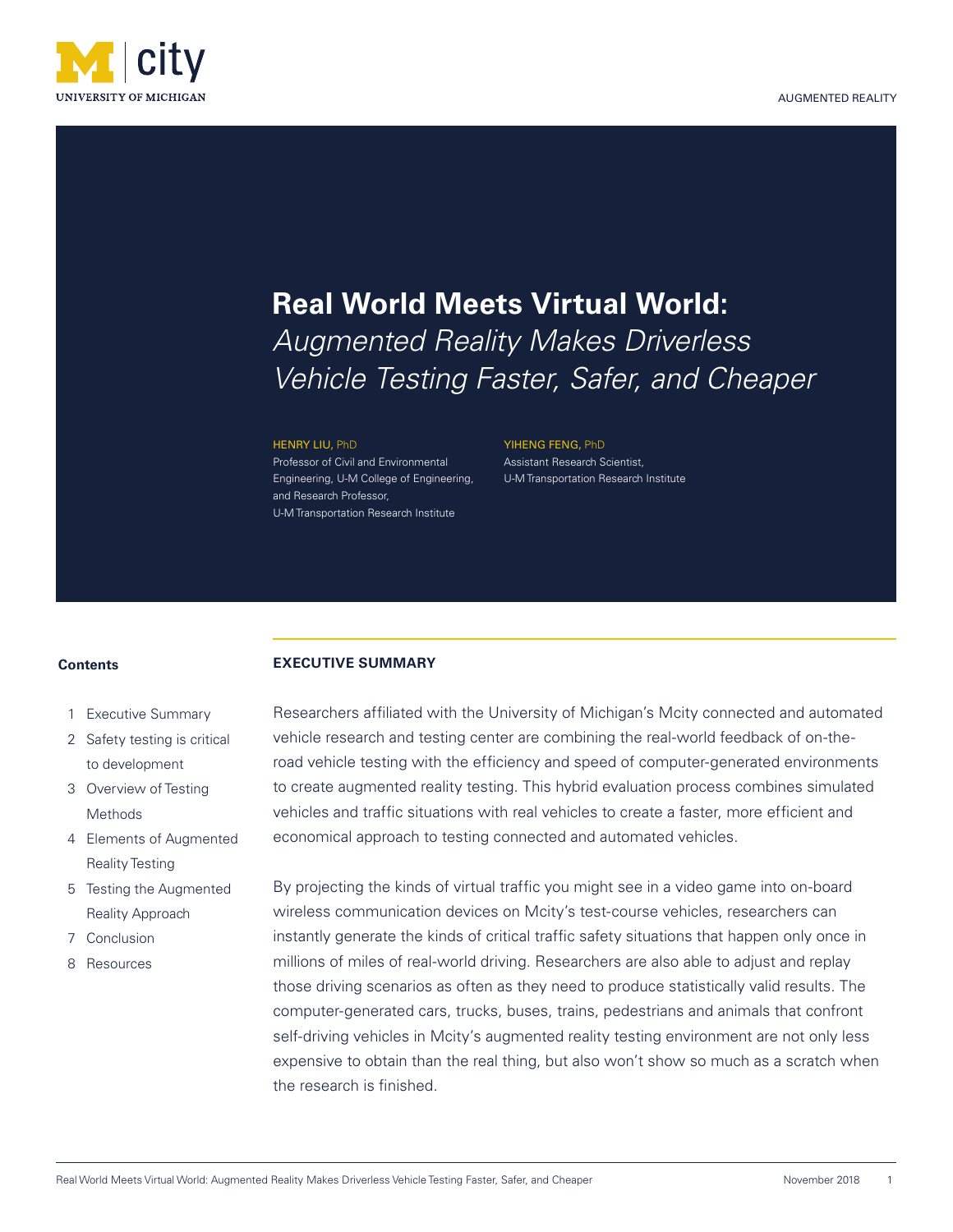

## **SAFETY TESTING IS CRITICAL TO DEVELOPMENT**

One of the biggest challenges facing the widespread adoption and success of driverless vehicles is guaranteeing the public, lawmakers, insurers and others that these "vehicles of tomorrow" are completely safe and trustworthy. Doing so requires a rigorous and extensive system of testing that comes with a significant stumbling block: Answering the question of whether a self-driving vehicle can safely avoid serious and potentially fatal crashes.

A critical element in testing fully automated vehicles is that, unlike conventional, driverpiloted vehicles, the evaluation process extends well beyond making sure these cars operate dependably in normal conditions while also protecting the occupants from injury and death in a collision. Instead, successful driverless vehicles must prevent and avoid crashes altogether. This means evaluators need to record the responses of self-driving vehicles to a huge number of potential crash situations – situations that are exceedingly rare. According to the National Highway Traffic Safety Administration (NHTSA), an accident serious enough to be reported to police – typically, one with at least \$1,000 worth of vehicle damage – occurs once in just every 530,000 miles of driving. A crash that results in a fatality is even rarer – once in every 100 million miles of driving.

Accelerating the testing process to make it more efficient and comprehensive has been a focus of research at Mcity. Previous efforts include creating an accelerated evaluation model that can eliminate millions of miles of unnecessary and irrelevant test driving by combining elements of six separate evaluation approaches. Mcity also has a 32-acre state-of-the-art testing site on the U-M's North Campus in Ann Arbor, featuring more than 16 acres of roads and traffic infrastructure. The grounds include urban and suburban streets with intersections, including various lane configurations and sidewalks; traffic signs and signals; simulated buildings, street lights, and bike lanes; as well as obstacles such as construction barriers.

With the new augmented reality testing capability, Mcity combines the concrete reality of its highly advanced Mcity Test Facility with the safety and efficiency that computergenerated driving scenarios and virtual connected vehicles can provide. In these tests, the computer-generated virtual traffic elements are broadcast to Mcity test vehicles using a patent-pending, secure, wireless technology that allows both real and virtual vehicles to "talk" to each other and to the test-course infrastructure. Beyond cutting the time, risk and expense of testing, the augmented reality environment also allows researchers to efficiently fine-tune vehicle responses as part of the vehicle development process.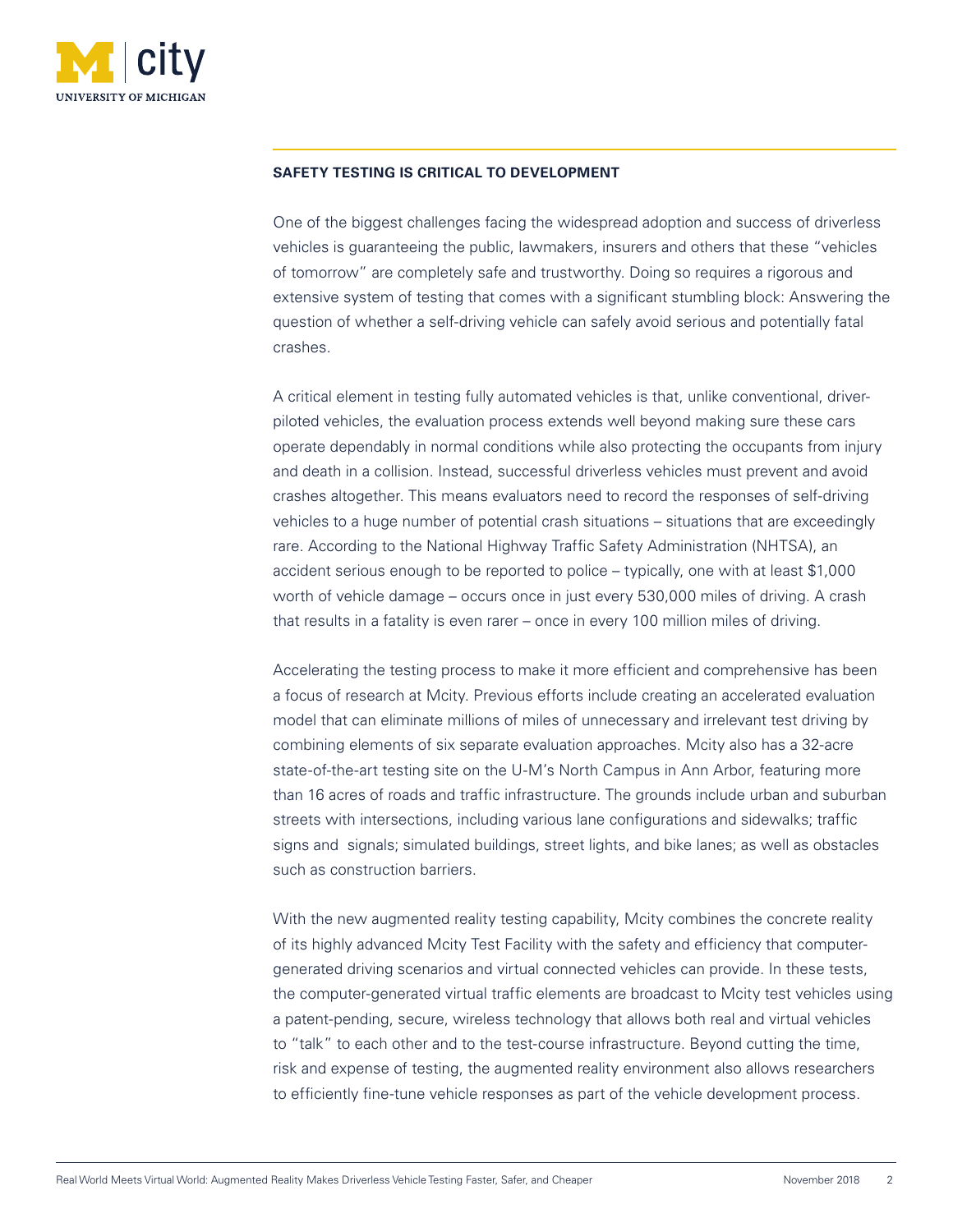

The patent-pending technology was developed by Professor Henry Liu and researcher Yiheng Feng. Liu is professor of civil and environmental engineering in the U-M College of Engineering, and research professor with the U-M Transportation Research Institute (UMTRI). Feng is an assistant research scientist at UMTRI.

### **OVERVIEW OF TESTING METHODS**

For connected and driverless vehicles to succeed, these cars and trucks will need to be extensively tested before they can be responsibly put on the road – in tests that will be accepted and embraced by insurers, lawmakers and the driving public. Until this new effort by Mcity researchers, testing fully automated vehicles primarily has consisted of three different approaches: computer-generated simulations; testing vehicles or vehicle components on a closed test course, such as the Mcity Test Facility; and putting vehicles or individual components on public roads. Much of the debate about testing focuses on the legality, liability, and risk of putting test vehicles on public roads, and accidents involving test vehicles only serve to underscore the risk of trusting "robot cars" on public highways. Between September 2014 and January 2017, for example, 11 suppliers and manufacturers reported 26 crashes while testing self-driving technology on public roads in California. In 2018, a woman walking her bicycle across a street in Tempe, Arizona, was killed when she was hit by a driverless vehicle operated by Uber.

This is where Mcity's new augmented reality testing capability presents a solution. The researchers borrowed from the world of video-gaming and other virtual technologies to pioneer a way to combine the virtual and real worlds. Augmented reality testing offers the safety of a closed vehicle testing facility with real infrastructure and the added complexity of computer-generated vehicles and other elements that test vehicles can interact with in real time. The result is an infinitely adaptable testing environment where test vehicles interact and communicate with computer-generated virtual traffic in situations of all kinds with little to no risk and at far less cost than other testing approaches.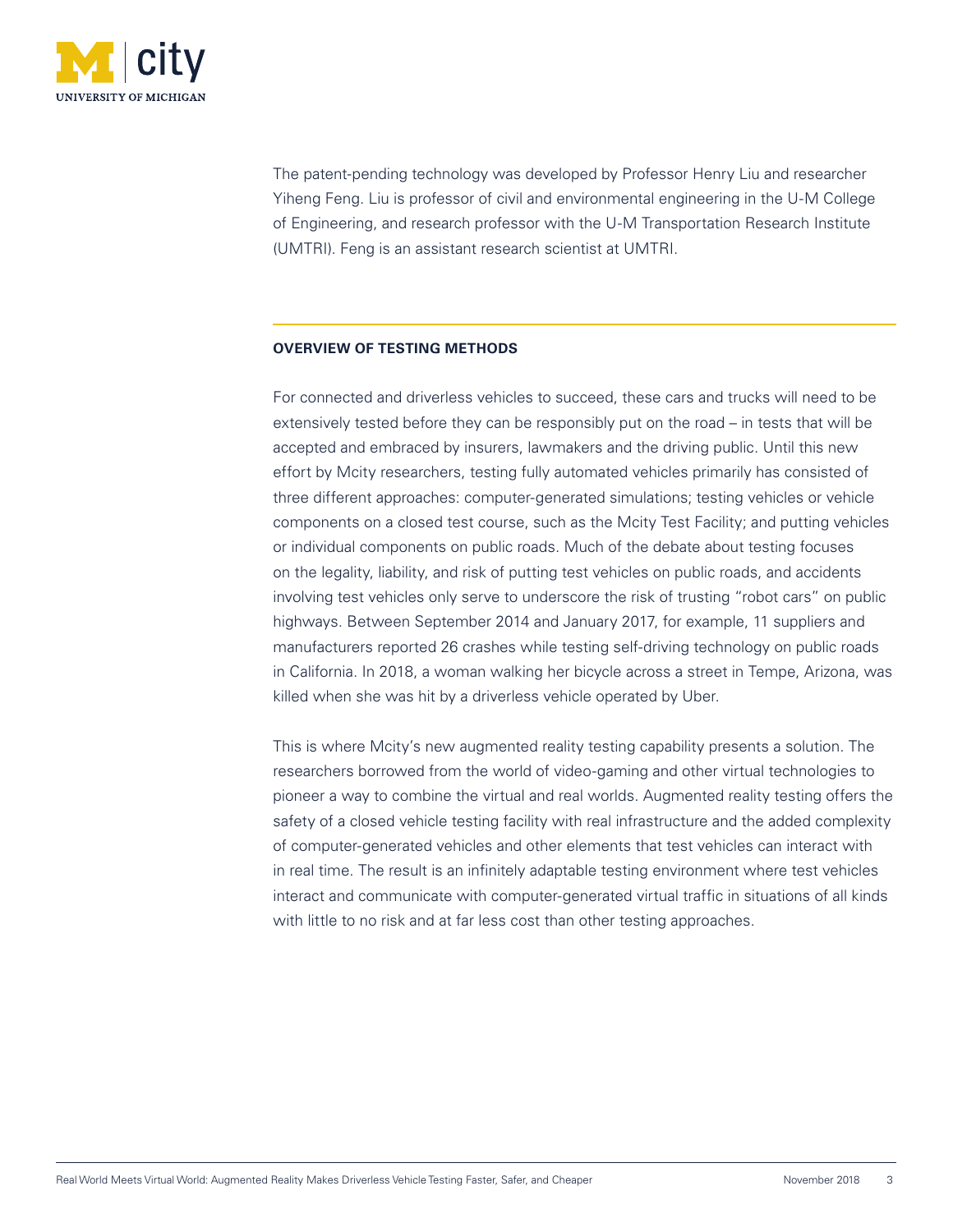

## **ELEMENTS OF AUGMENTED REALITY TESTING**

Mcity's augmented reality testing works by combining two existing test environments: the real world and simulation.

Simulation tests, performed in labs, are useful for developing and early testing of sensors, controllers, software, and even, in some situations, complete vehicles. A closed test track is a good step up from computer-only simulations because it involves real roadways, infrastructure such as signals and signs and, to a limited extent, other vehicles. But to get a complete test environment, self-driving vehicles need to interact with background traffic and other elements encountered every day by drivers on public roadways. Unless the driverless test vehicle encounters and responds to real traffic, the test scenarios that can be created in simulation labs and on closed tracks are constrained in proving the reliability of driverless cars. The drawback to real traffic testing, however, is that while designers are perfecting driverless technologies, any mistakes a self-driving vehicle makes on public roads can be expensive, dangerous and even potentially fatal. This is where augmented reality testing provides an answer.

The real-world elements consist of the Mcity Test Facility, its connected infrastructure, and self-driving test vehicles, such as a Lincoln MKZ hybrid already in use at Mcity. The virtual environment is created using an array of computers, wireless communication, and mapping modules and other components that send and receive data and signals to and from the test vehicle. This test platform can generate a virtual vehicle that threatens the self-driving test vehicle, and can broadcast that information to the test vehicle's on-board communications device in real time using Dedicated Short-Range Communications, or DSRC.

As the test car travels the track, responding to real and virtual traffic and environments, researchers can measure how it responds, knowing that if it doesn't react in time or takes the wrong action, no actual collision will take place. An observer watching such a test would witness, for example, a test vehicle approaching a stoplight but stopping several yards short of the intersection, in order to avoid rear-ending the simulated vehicles already waiting at the same light.

With this approach, background vehicles created by the simulation computers are coordinated with the actual signals the test vehicle receives from its own sensors and the roadside signals on the test track. To the test vehicle, both sets of data inputs are equally "real" and require an equal and appropriate response. In turn, the test platform's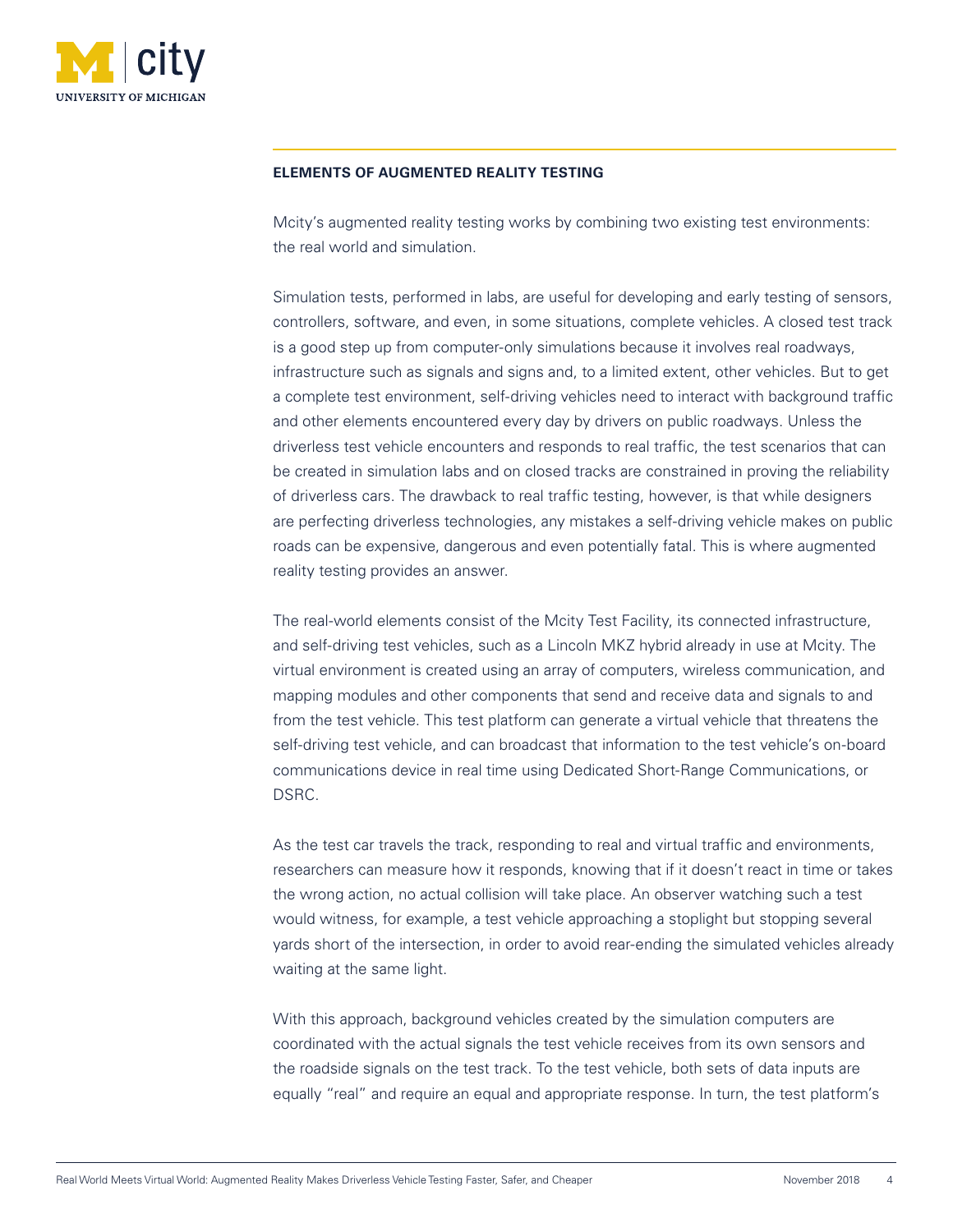

data management component receives and collects data from the test vehicle's sensors and controllers, adjusting the simulated traffic and other components of the virtual traffic layer to respond in turn to the test vehicle's actions. This creates a sophisticated loop of events, responses, and reactions circulating between the test vehicle, physical test track components, and the simulated world of traffic and events that is layered over the realworld test car and track.

One technical challenge U-M researchers had to wrestle with was making sure that signals between the simulated testing platform and the test vehicles matched what driverless vehicles would encounter in the real world, when they interact with other selfdriving cars and trucks as well as communications from traffic signals, mapping satellites and other infrastructure components.

The researchers found that if a message can be received and processed before the next message is sent, any difference between the speed of a signal transmission in real-world driverless vehicle situations and augmented reality tests does not influence the testvehicle reaction and the outcome of the tests. Scenarios with fewer than 100 vehicles could be processed in 90 percent of cases with no consequential lag. And, even in the very rare cases where a test would need to involve 100 vehicles, only about 30 percent of the data would be transmitted at less than the acceptable required speed for testing.

Because all of these events and interactions between the test vehicle, test track, and virtual environment are captured by the simulation platform, each scenario is easily recorded and preserved so it can be analyzed and exactly repeated in the future, or tweaked to add additional variables.

## **TESTING THE AUGMENTED REALITY APPROACH**

Mcity researchers tested their new evaluation procedure using two high-risk scenarios created in the Mcity Test Facility – an approaching train at a railroad crossing and a virtual vehicle running a red light when the test car approaching the intersection has the green light.

Train-car collisions are far less frequent than the 6 million-plus crashes between vehicles each year – and are substantially reduced from several years ago, down to a projected 2,250 for 2016 versus more than 3,500 recorded in 2000. However, car-train accidents are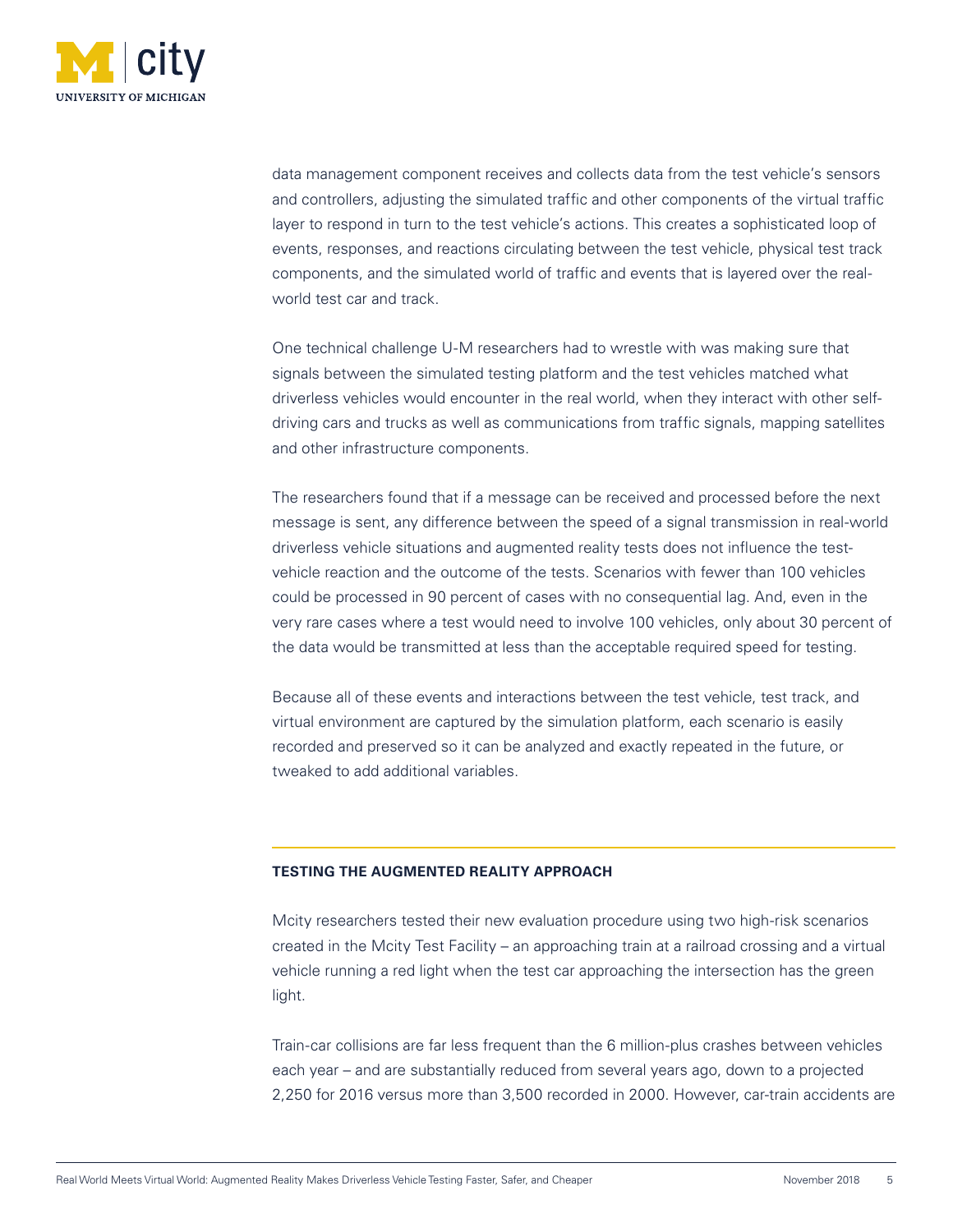

far more dangerous. According to NHTSA, a driver is nearly 20 times more likely to die in a crash involving a train than in an accident that involves another motor vehicle.

The time, expense, and complications of repeatedly running a diesel train through a closed test course would make testing a self-driving car against an approaching train nearly impossible, as would the risks involved in sending a driverless test vehicle onto a public roadway to encounter a real freight train, not to mention the enormous amount of time to gather a statistically significant number of train-crossing interactions.

With augmented reality testing, U-M researchers were able to successfully measure the test vehicle's ability to stop at the crossing and wait for the train to pass. In addition to a virtually generated oncoming train, the scenario was further complicated by directing the simulation platform to generate three virtual vehicles stopped ahead of the testing vehicle at the crossing, which the test vehicle also had to sense and avoid.

The red-light running test scenario presents a serious traffic risk to drivers. During 2014 more than a quarter of all people killed in crashes at intersections controlled by signals were fatal. In the Mcity test, a west-bound test vehicle approaches an intersection where the test car has the green light as a simulated vehicle approaches the intersection from the south without slowing down. The test vehicle is required to project its own path, plus the path of the virtual vehicle, to avoid any potential collision. In one scenario, the test and simulated vehicles are close enough that the test vehicle needs to stop to successfully avoid a crash. In the second, the test car is far enough away from the intersection that it can simply slow down or continue on its way without being hit. The test vehicle needs to keep going so it does not create a hazard to other traffic by swerving or slamming on the brakes.

The researchers were able to time the approach of both vehicles with the traffic signals and run enough test scenarios to determine when the test vehicle needed to make a full stop and when it could safely continue. The researchers estimate that this new approach can accelerate the evaluation process by 1,000 to 100,000 times, depending on different testing scenarios.

Now consider the number of vehicles, drivers, and damaged sheet metal that would go into testing whether a self-driving car can avoid a vehicle running a red light on a closed test track with any kind of certainty. Then think about how many thousands – or even millions – of miles a driverless car would need to travel before it encounters even one other driver running a red light.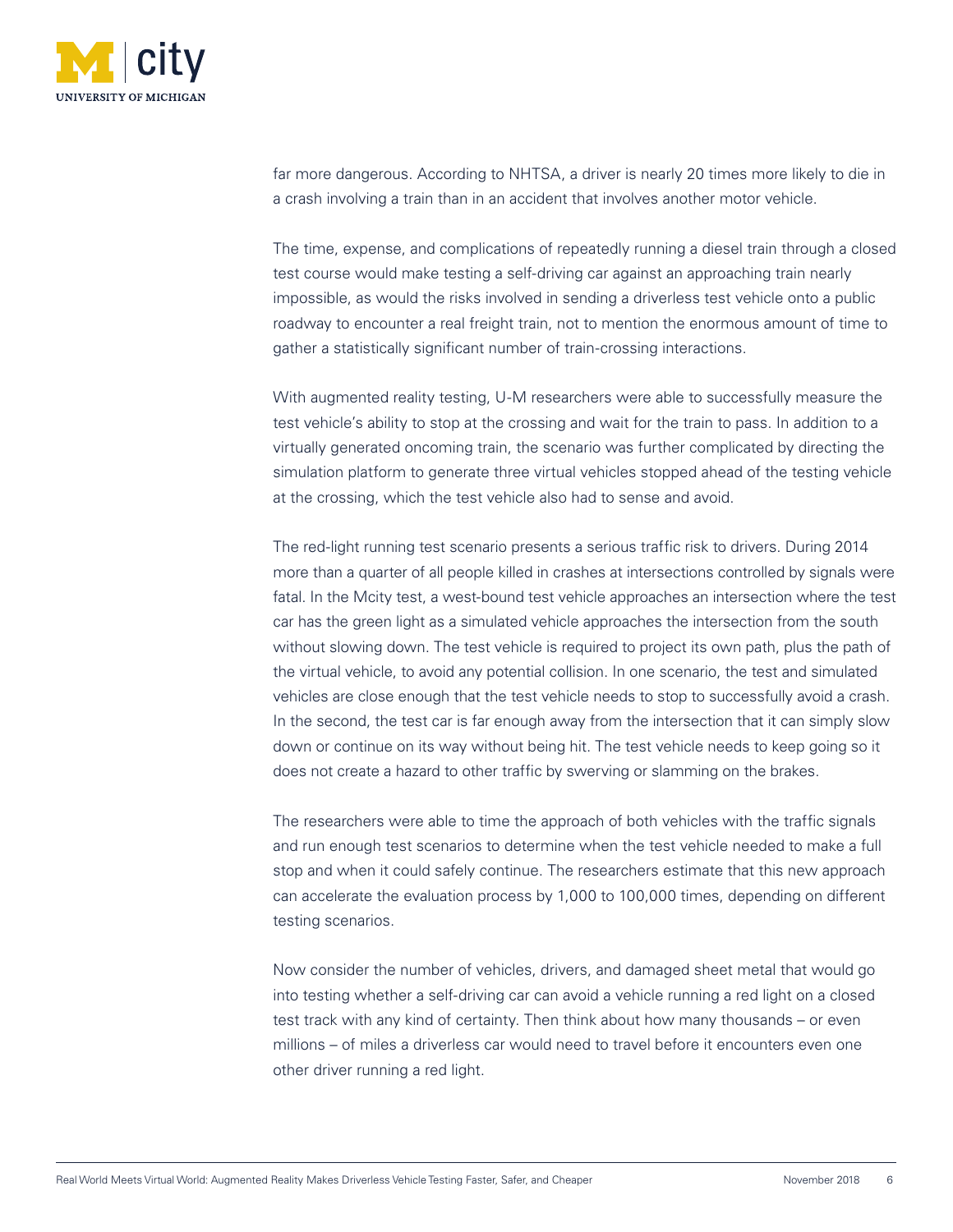

To find out just how reliable the augmented reality approach can be, the researchers also tested this red-light running scenario with a real vehicle on the Mcity track. The results? Exactly the same as data collected in the augmented reality tests.

## **CONCLUSION**

Augmented reality testing shows great potential in speeding up and reducing the cost of testing self-driving vehicles. It can accelerate testing by an estimated 1,000 to 100,000 times, depending on different testing scenarios, and reduce costs beyond physical test vehicles to almost zero. Evaluators can create an unlimited virtual library of computergenerated traffic scenarios that can then be endlessly repeated with no risk, no damage, and no injuries to help developers refine hardware and software components. Augmented reality testing will help assure manufacturers, suppliers, and – most importantly – consumers, that the rapidly developing "cars of tomorrow" will be reliable, trustworthy and safe.

## *About Mcity*

*Mcity at the University of Michigan is leading the transition to connected and automated vehicles. Home to world-renowned researchers, a one-of-a-kind test facility, and on-road deployments, Mcity brings together industry, government, and academia to improve transportation safety, sustainability, and accessibility for the benefit of society.*